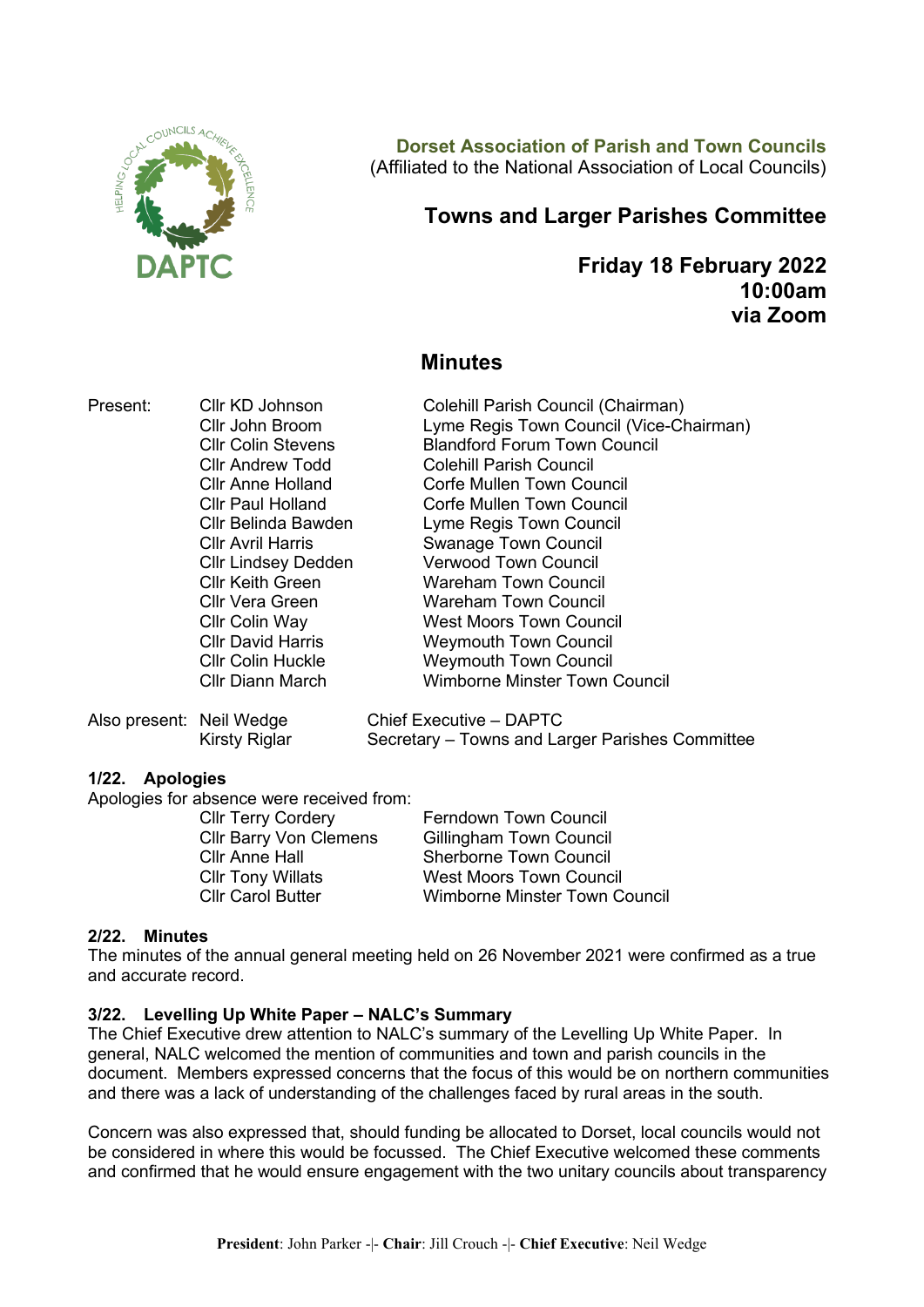of decision-making and encouraging early involvement of local councils in the process. He encouraged councils to think about whether they would wish to be involved in this.

# **4/22. Dorset Council Local Plan**

The Committee noted the latest position in relation to the development of the Local Plan, including the recent statement from the Leader of Dorset Council about challenging the approach based on housing number allocations. Disappointment was expressed that the webinar for local councils due to take place on 27 January had been cancelled. In general, there was felt to be a lack of information and engagement with the planning department about the development of the Local Plan. The Chief Executive explained that he was seeking a clear picture of how Dorset Council would engage and communicate with local councils during the next steps of the process.

Some members confirmed that their councils were participating in the Dorset Deserves Better campaign spearheaded by the Dorset Climate Action Network. Issues such as proposals for development on Areas of Outstanding Natural Beauty and other greenspace and the lack of synergy between the emerging Local Plan and Dorset Council's Climate and Ecological Change Strategy were being raised through this campaign.

# *Cllr Keith Green left the meeting at 10:35am.*

# **5/22. Update from DAPTC Chief Executive**

An update was received from the DAPTC Chief Executive which predominantly focussed on:

- (i) the current approach to cascading information to member councils and inviting comments on this;
- (ii) neighbourhood planning training;
- (iii) Carbon Literacy Accreditation training;
- (iv) NALC's Lobby Day and a call for any issues to be raised with local MP's; and
- (v) the recommendations published by Dorset Council in the next stage of the Community Governance Review

Members shared their views about the Community Governance Review recommendations relating to their council areas. Some concerns were raised that there had been no explanation as to why submissions made by local councils had not been accepted and included in the recommendations. The Chief Executive undertook to request further information about how the recommendations had been arrived at for individual councils from the relevant officers.

The Committee also noted that there remained some anxiety about the return to in-person meetings and the continuing call for local councils to have the option to hold formal meetings virtually as this had proven to be efficient during the pandemic. It was noted that many councils continued to meet virtually informally and decisions made under delegated powers whilst others had resumed in-person meetings. The Chief Executive reminded the Committee that councils should revisit the temporary delegation arrangements to ensure that they remained current and appropriate.

# **6/22. Update from Member Councils**

*Colehill*

- In-person meetings were cancelled in January to the increase in cases of Covid associated with the Omicron variant.
- Sime informal planning meetings had taken place about the programme of events to commemorate HM The Queen's Platinum Jubilee.
- Seven new trees had been planted in the park but complaints had been received and one had been pulled up.

# *Lyme Regis*

- Whilst meetings had been taking place in-person for some time, the Town Council would meet in the Council Chamber for the first time since the start of the pandemic.
- The Dorset Ward Councillor had resigned and a by-election would be held.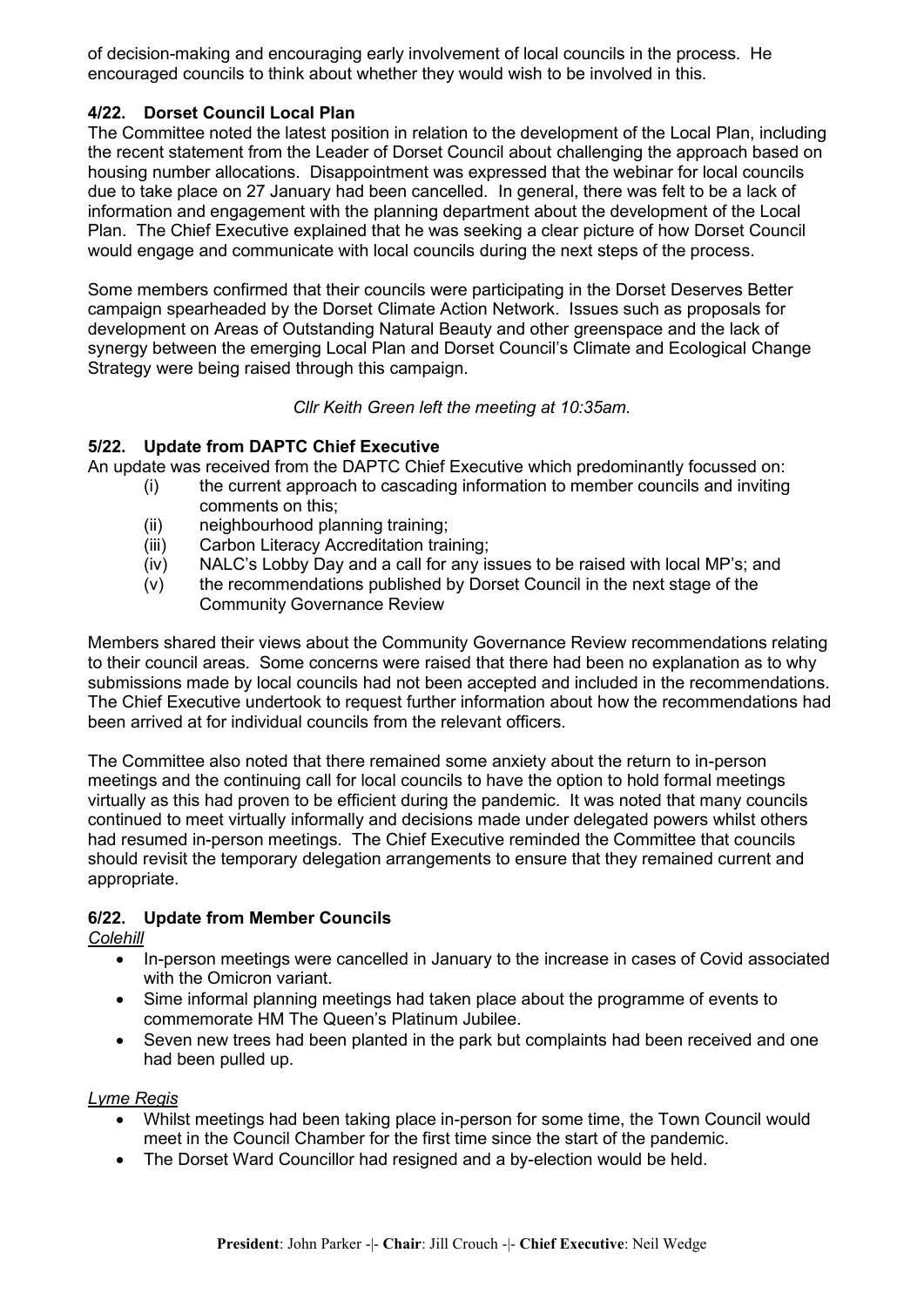- The Town Council had been offered five places on Bridport Town Council's scheme to train community energy champions which would form a platform to build upon.
- A wide-ranging community engagement programme with residents was being planned.

# *Wareham*

- A consultation seeking the views of residents on the town skate park was currently underway.
- The refurbishment of play areas was progressing with a tender process underway.

# *Wimborne Minster*

- The Town Clerk was due to retire at the end of the municipal year.
- In-person meetings had now resumed.
- On 7 January, many of the Wimborne Market stallholders moved to the Allendale Centre which had proven successful and more pitches were sought.
- A tree trail had been established for the Green Canopy initiative.

# *Weymouth*

- The Town Council had significant concerns about the Community Governance Review and the fact that those councillors who were also members of Dorset Council had been told that they could not vote on the matter at full Council because they had participated in the formulation of the Town Council's recommendations. It was considered that this prevented them from contributing properly and representing the local community.
- Work had commenced on the construction of a skate park.
- The development of Tumbledown Farm was progressing; the Town Council would be moving its plant nursery to the site to grow plants for the town's parks and gardens.
- The Town Council had decided not to let two leases for seafront cafés and to run these itself.

# *Corfe Mullen*

- The village hall had re-opened on 1 February following the employment of new staff.
- Interviews had taken place for co-option to a councillor vacancy.
- In-person meetings had resumed.
- A precept of just over £20 increase had been agreed.
- The Town Council was very cross that it had not been consulted by Dorset Council about the application to relocate Wimborne Market at Lake Gates.

# *Swanage*

- In-person meetings of the Council had resumed. Larger committees continued to meet informally online; in-person meetings were held for smaller committees.
- A precept representing a 9.46% increase had been agreed in order to expand the Council's staffing structure.
- Most of the town's seafront was now traffic-free.

# *Verwood*

- The Town Clerk would retire at the end of February. Her replacement had joined the Council in mid-January to enable a handover to take place.
- The Town Council had now taken over the town's youth and community centre.

# *West Moors*

- A precept representing a 9.5% increase had been agreed, mainly to fund the expansion of the offer of the local youth club.
- A tree planting project was underway and a tree giveaway event would be held on the following weekend.
- It was planned to go ahead with the Westival event in 2022.
- In-person meetings had resumed in a local church hall.